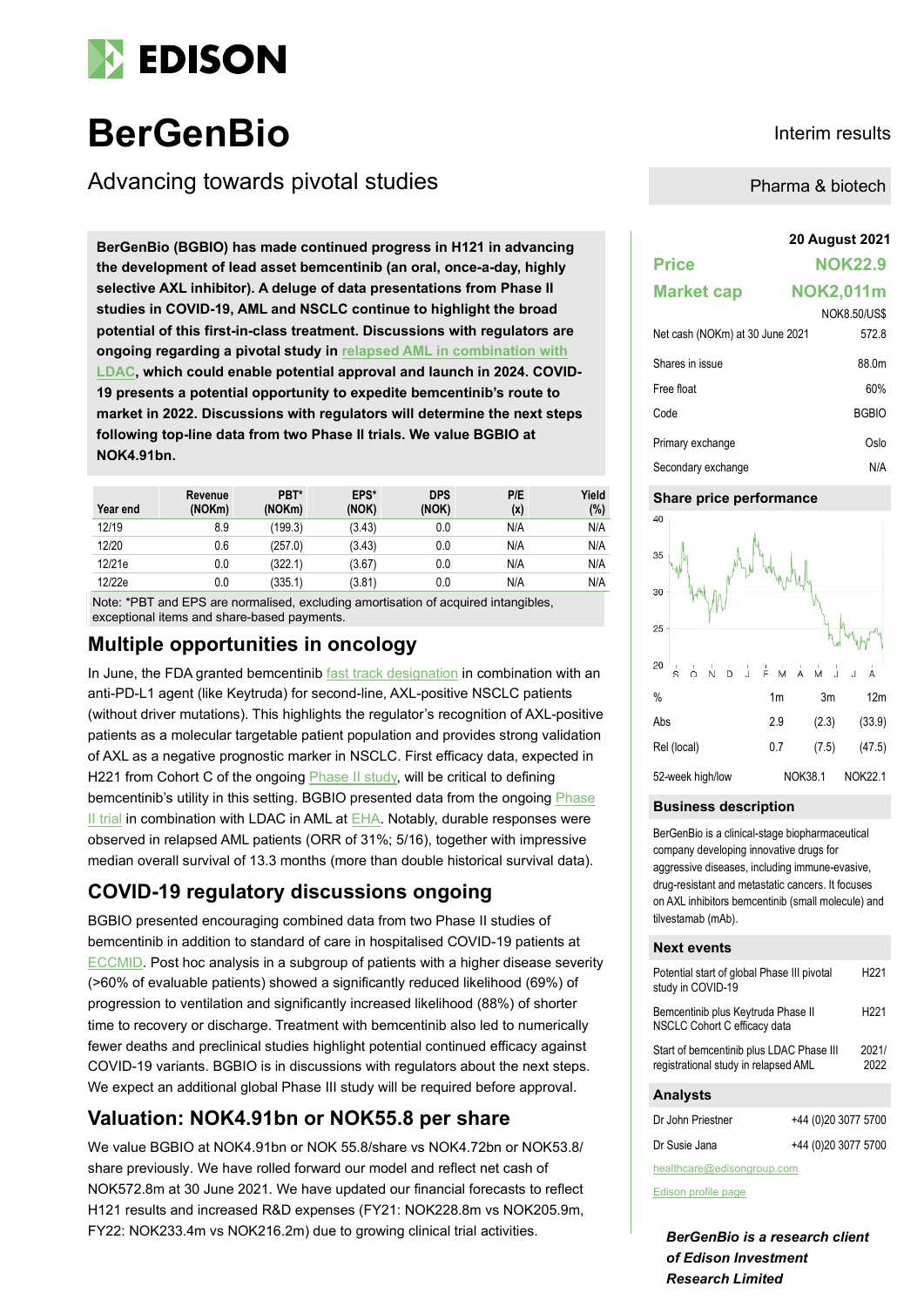

### **Exhibit 1: Financial summary**

| Accounts: IFRS, year-end 31 December, NOK'000s | 2018           | 2019         | 2020         | 2021e        | 2022e        |
|------------------------------------------------|----------------|--------------|--------------|--------------|--------------|
| <b>PROFIT &amp; LOSS</b>                       |                |              |              |              |              |
| Operating revenues                             | 2,335          | 8,900        | 601          | $\mathbf{0}$ | $\mathbf{0}$ |
| Licensing revenues                             | 2,335          | 8,900        | 601          | $\mathbf{0}$ | $\mathbf{0}$ |
| Other revenues                                 | 0              | $\mathbf{0}$ | 0            | $\mathbf{0}$ | $\mathbf{0}$ |
| Total operating expenses                       | (196, 874)     | (213, 274)   | (261, 692)   | (328, 830)   | (337, 280)   |
| Other operating expenses (R&D)                 | (133, 699)     | (141, 630)   | (163, 442)   | (228, 819)   | (233, 395)   |
| EBITDA (reported)                              | (194, 335)     | (203, 589)   | (260, 365)   | (328,002)    | (336, 724)   |
| Depreciation and amortisation                  | (204)          | (785)        | (726)        | (829)        | (556)        |
| Reported operating income                      | (194, 539)     | (204, 374)   | (261,091)    | (328, 830)   | (337, 280)   |
| Operating margin %                             | N/A            | N/A          | N/A          | N/A          | N/A          |
| Finance income/(expense)                       | 2,793          | 5,096        | 4.062        | 6,775        | 2,176        |
| Exceptionals and adjustments                   |                | $\mathbf 0$  | $\mathbf{0}$ | 0            | $\mathbf{0}$ |
| Profit before tax (reported)                   | (191, 746)     | (199, 278)   | (257, 029)   | (322,056)    | (335, 104)   |
| Income tax expense                             | 0              | 0            | 0            | 0            | 0            |
| Net income (reported)                          | (191, 746)     | (199, 278)   | (257, 029)   | (322,056)    | (335, 104)   |
| Basic average number of shares (m)             | 53.3           | 58.0         | 74.9         | 87.8         | 88.0         |
| Year-end number of shares (m)                  | 54.7           | 61.1         | 87.3         | 88.0         | 88.0         |
| Basic EPS (NOK)                                | (3.60)         | (3.43)       | (3.43)       | (3.67)       | (3.81)       |
| Adjusted EPS (NOK)                             | (3.60)         | (3.43)       | (3.43)       | (3.67)       | (3.81)       |
| Dividend per share (NOK)                       | 0.0            | 0.0          | 0.0          | 0.0          | 0.0          |
| <b>BALANCE SHEET</b>                           |                |              |              |              |              |
|                                                | 581            | 974          |              |              |              |
| Property, plant and equipment                  |                |              | 2,332        | 1,570        | 1,081        |
| Intangible assets                              | $\mathbf{0}$   | $\mathbf{0}$ | 0            | 0            | $\mathbf{0}$ |
| Total non-current assets                       | 581            | 974          | 2,332        | 1,570        | 1,081        |
| Cash and equivalents                           | 360,414        | 253,586      | 721,641      | 422,577      | 90,787       |
| Other current assets                           | 17,831         | 15,818       | 14,228       | 15,023       | 14,626       |
| Total current assets                           | 378,245        | 269,404      | 735,869      | 437,600      | 105,412      |
| Total non-current liabilities                  | 0              | $\mathbf{0}$ | 1,367        | 1,367        | 1,367        |
| Trade and other payables                       | 23,939         | 26,746       | 22,550       | 33,841       | 35,668       |
| Other current liabilities                      | 12,875         | 21,803       | 38,046       | 38,585       | 39,185       |
| Provisions                                     | 4,732          | 2,074        | 6,008        | 2,439        | 2,439        |
| <b>Total current liabilities</b>               | 41,546         | 50,623       | 66,604       | 74,865       | 77,292       |
| Equity attributable to company                 | 337,280        | 219,754      | 670,229      | 362,937      | 27,833       |
| <b>CASH FLOW STATEMENT</b>                     |                |              |              |              |              |
| Profit before taxes                            | (191, 746)     | (199, 278)   | (257, 029)   | (322,056)    | (335, 104)   |
| Depreciation and amortisation                  | 204            | 785          | 726          | 829          | 556          |
| Share based payments                           | 1,678          | 3,842        | 7,412        | 4,514        | $\mathbf{0}$ |
| Other adjustments                              | 1,712          | (2,990)      | 4,644        | (3, 569)     | $\mathbf{0}$ |
| Movements in working capital                   | 1,446          | 13,164       | 13,572       | 11,620       | 3,410        |
| Interest paid/received                         | 0              | (2, 206)     | (3,614)      | $\mathbf{0}$ | $\mathbf 0$  |
| Income taxes paid                              | 0              | 0            | 0            | $\mathbf{0}$ | $\mathbf 0$  |
| Cash from operations (CFO)                     | (186, 706)     | (186, 683)   | (234, 290)   | (308, 662)   | (331, 138)   |
| Capex                                          | (228)          | 0            | (67)         | (67)         | (67)         |
| Acquisitions & disposals net                   | 0              | $\mathbf{0}$ | 0            | $\mathbf{0}$ | $\pmb{0}$    |
| Other investing activities                     | 0              | 2,206        | 3,614        | $\mathbf{0}$ | $\mathbf{0}$ |
| Cash used in investing activities (CFIA)       | (228)          | 2,206        | 3,548        | (67)         | (67)         |
| Net proceeds from issue of shares              | 176,998        | 77,910       | 700,092      | 10,250       | 0            |
| Movements in debt                              | 0              | 0            | 0            | $\mathbf{0}$ | $\mathbf 0$  |
| Other financing activities                     | $\overline{0}$ | (593)        | (585)        | (585)        | (585)        |
| Cash from financing activities (CFF)           | 176,998        | 77,317       | 699,507      | 9,665        | (585)        |
| Cash and equivalents at beginning of period    | 370,350        | 360,414      | 253,586      | 721,641      | 422,577      |
| Increase/(decrease) in cash and equivalents    | (9,936)        | (107, 160)   | 468,765      | (299,064)    | (331,790)    |
| Effect of FX on cash and equivalents           | 0              | 332          | (710)        | $\mathbf{0}$ | $\mathbf{0}$ |
| Cash and equivalents at end of period          | 360,414        | 253,586      | 721,641      | 422,577      | 90,787       |
| Net (debt)/cash                                | 360,414        | 253,586      | 720,274      | 421,210      | 89,420       |
|                                                |                |              |              |              |              |

Source: Company accounts, Edison Investment Research